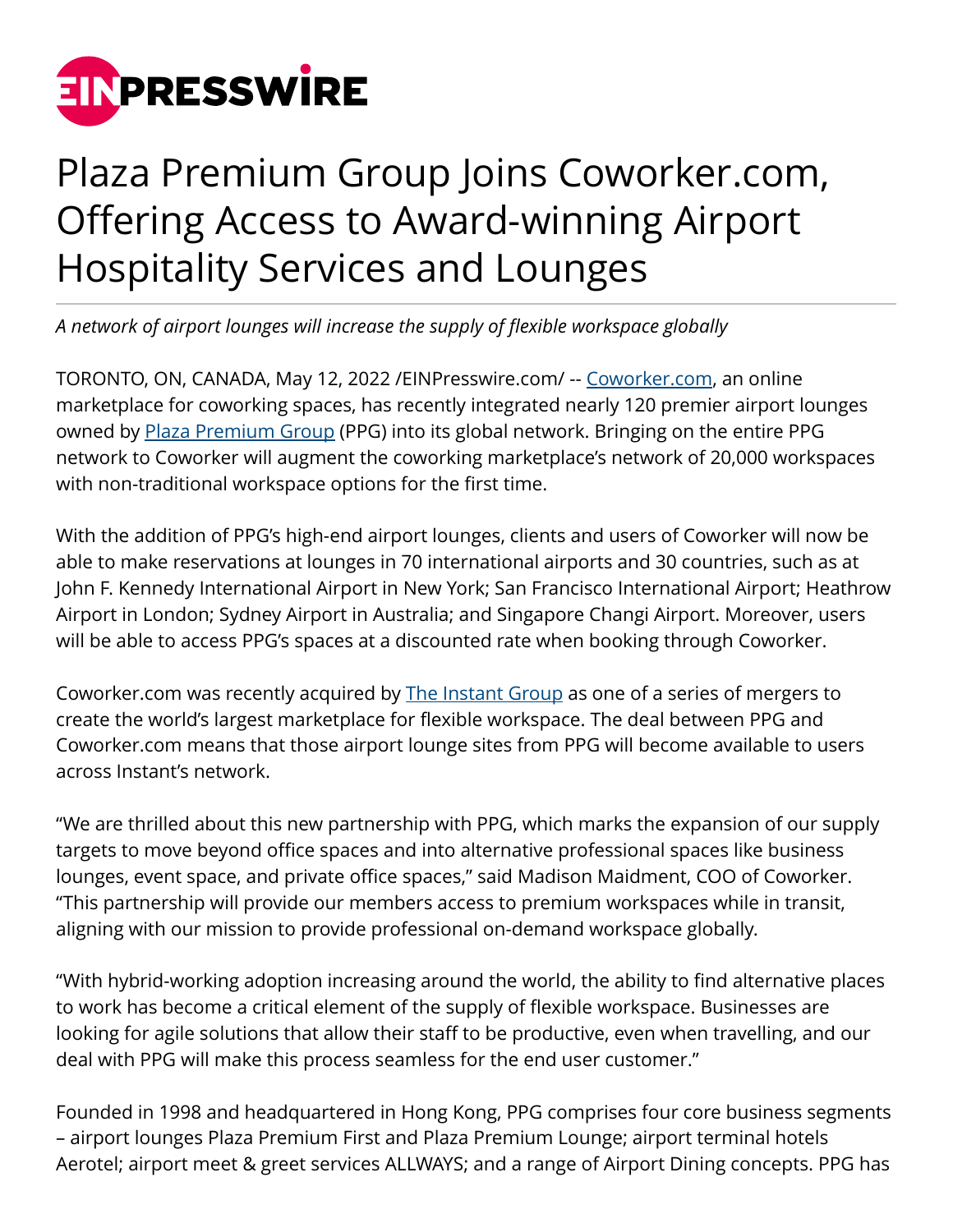also developed Smart Traveler, a mobile-app based global airport membership program.

By joining the Coworker marketplace, PPG's lounges will be discoverable by professionals in need of a private, quiet workspace while traveling. With plans to expand its number of lounges from 250 to over 500 lounges by 2024/25 through growing the Plaza Premium Lounge venues and through affiliate lounge networks, PPG also formed a strategic partnership with Dragon Pass International (DragonPass), the world-leading airport ecosystem digital platform provider.

According to Bora Isbulan, Deputy CEO of Plaza Premium Group, "The partnership with Coworker is timely as business travel is expected to increase this year, with the revival of air travel across the globe. In the last two years alone, we have expanded our airport lounges from 180 to over 250 across over 70 international airports. Coworker members will be able to look forward to these new additions and enjoy our best-in-class hospitality at our Plaza Premium Lounges. Our lounges provide dedicated workspaces and plenty of facilities and services to suit the different needs of our guests."

---

About Coworker, Inc.: Coworker is an online marketplace for discovering, booking, and reviewing coworking spaces around the world. Founded in 2015 and headquartered in both Toronto, Ontario and Barcelona, Spain, Coworker offers end-to-end enterprise office solutions, search and direct workspace bookings, office broker services, and an international pass (Global Pass) for coworking access. Described by the Financial Times as an "innovation to watch," the company's network currently contains 20,000 coworking spaces in 172 countries.

About Plaza Premium Group: With a mission to Make Travel Better, Plaza Premium Group is the pioneer and industry leader in innovating global airport hospitality services and has facilities in over 250 locations of more than 70 international airports across the world. Established in 1998 and headquartered in Hong Kong, the group comprises four core business segments – airport lounges Plaza Premium First and Plaza Premium Lounge; airport terminal hotels Aerotel; airport meet & greet services ALLWAYS; and a range of Airport Dining concepts. The Group has also developed Smart Traveler, a mobile-app based global airport membership program that is designed for air travelers, offering a uniquely-curated perks, benefits, and rewards experience through points earning and redemption. In addition to its own brands, Plaza Premium Group provides airport hospitality solutions to leading airlines, alliances, and corporates around the world, including but not limited to Cathay Pacific Airways, Singapore Airlines, China Southern Airlines, Virgin Atlantic, Air France, Star Alliance, SkyTeam, American Express, Capital One, and many more.

## [www.plazapremiumlounge.com](http://www.plazapremiumlounge.com)

About The Instant Group: The Instant Group has been rethinking workspace since 1999 with over 500 experts working globally across more than 175 countries. Instant's digital platforms constitute the world's largest digital marketplace for flexible workspace listing meeting rooms,